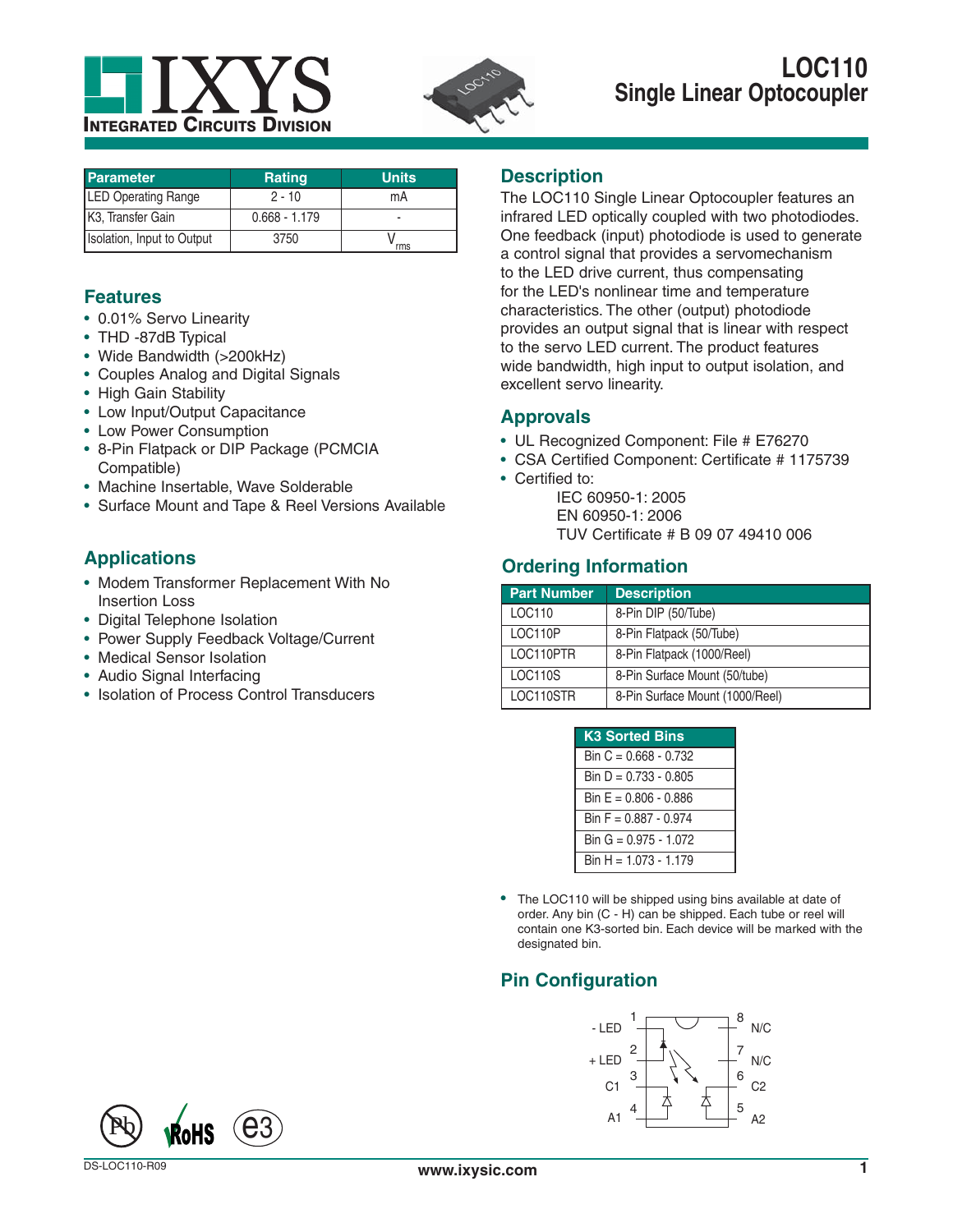

## **Absolute Maximum Ratings @ 25ºC**

| <b>Parameter</b>                       | <b>Ratings</b>  | <b>Units</b> |
|----------------------------------------|-----------------|--------------|
| Reverse LED Voltage                    | 5               |              |
| Input Control Current                  | 100             | mA           |
| Peak (10ms)                            |                 | А            |
| Input Power Dissipation <sup>1</sup>   | 150             | mW           |
| Total Package Dissipation <sup>2</sup> | 500             | mW           |
| Isolation Voltage, Input to Output     | 3750            | rms          |
| <b>Operational Temperature</b>         | $-40$ to $+85$  | °€           |
| Storage Temperature                    | $-40$ to $+125$ | $^{\circ}$ C |

*Absolute Maximum Ratings are stress ratings. Stresses in excess of these ratings can cause permanent damage to the device. Functional operation of the device at conditions beyond those indicated in the operational sections of this data sheet is not implied.*

1 Derate linearly 1.33 mW / °C

2 Derate linearly 6.67 mW / °C

## **Electrical Characteristics @ 25ºC**

| <b>Parameter</b>                                            | <b>Conditions</b>                                     | <b>Symbol</b>           | <b>Min</b> | <b>Typ</b> | <b>Max</b> | <b>Units</b> |
|-------------------------------------------------------------|-------------------------------------------------------|-------------------------|------------|------------|------------|--------------|
| <b>Input Characteristics</b>                                |                                                       |                         |            |            |            |              |
| <b>LED Voltage Drop</b>                                     | $I_{E} = 2 - 10mA$                                    | $V_{E}$                 | 0.9        | 1.2        | 1.4        | V            |
| Reverse LED Current                                         | $V_{\rm B} = 5V$                                      | 'R                      |            |            | 10         | μA           |
| <b>Coupler/Detector Characteristics</b>                     |                                                       |                         |            |            |            |              |
| Dark Current                                                | $I_F$ =0mA, $V_{C1-A1}$ = $V_{C2-A2}$ =15V            | $I_{\rm D}$             |            |            | 25         | nA           |
| K1, Servo Gain $(I_{C1}/I_F)$                               |                                                       | K <sub>1</sub>          | 0.004      | 0.007      | 0.030      |              |
| K2, Forward Gain $(I_{c2}/I_{F})$                           | $I_F = 2 - 10$ mA, $V_{C1-A1} = V_{C2-A2} = 15V$      | K <sub>2</sub>          | 0.004      | 0.007      | 0.030      |              |
| K3, Transfer Gain (K2/K1=I <sub>C2</sub> /I <sub>C1</sub> ) |                                                       | K <sub>3</sub>          | 0.668      |            | 1.179      |              |
| △K3, Transfer Gain Linearity (non-servoed)                  | $I_c = 2 - 10mA$                                      | $\Delta$ K3             |            |            | 1          | $\%$         |
| K3 Temperature Coefficient                                  | $I_F = 2 - 10$ mA, $V_{C1-A1} = V_{C2-A2} = 5V$       | $\Delta$ K3/ $\Delta$ T |            | 0.005      |            | % / °C       |
| Common-Mode Rejection Ratio                                 | $V=20V_{p.p}$ , R <sub>1</sub> =2k $\Omega$ , f=100Hz | <b>CMRR</b>             |            | 130        |            | dB           |
| <b>Total Harmonic Distortion</b>                            | $f_0 = 350$ Hz, 0dBm                                  | <b>THD</b>              | -96        | $-87$      | $-80$      | dB           |
| Frequency Response <sup>1</sup>                             | Photoconductive Configuration                         |                         | 200        |            | kHz        |              |
|                                                             | Photovoltaic Configuration                            | f <sub>-3dB</sub>       |            | 40         |            |              |
| Input/Output Capacitance                                    |                                                       | $C_{1/2}$               |            | 3          |            | рF           |

1 Refer to Application Note, AN-107, for LOC110 Configurations.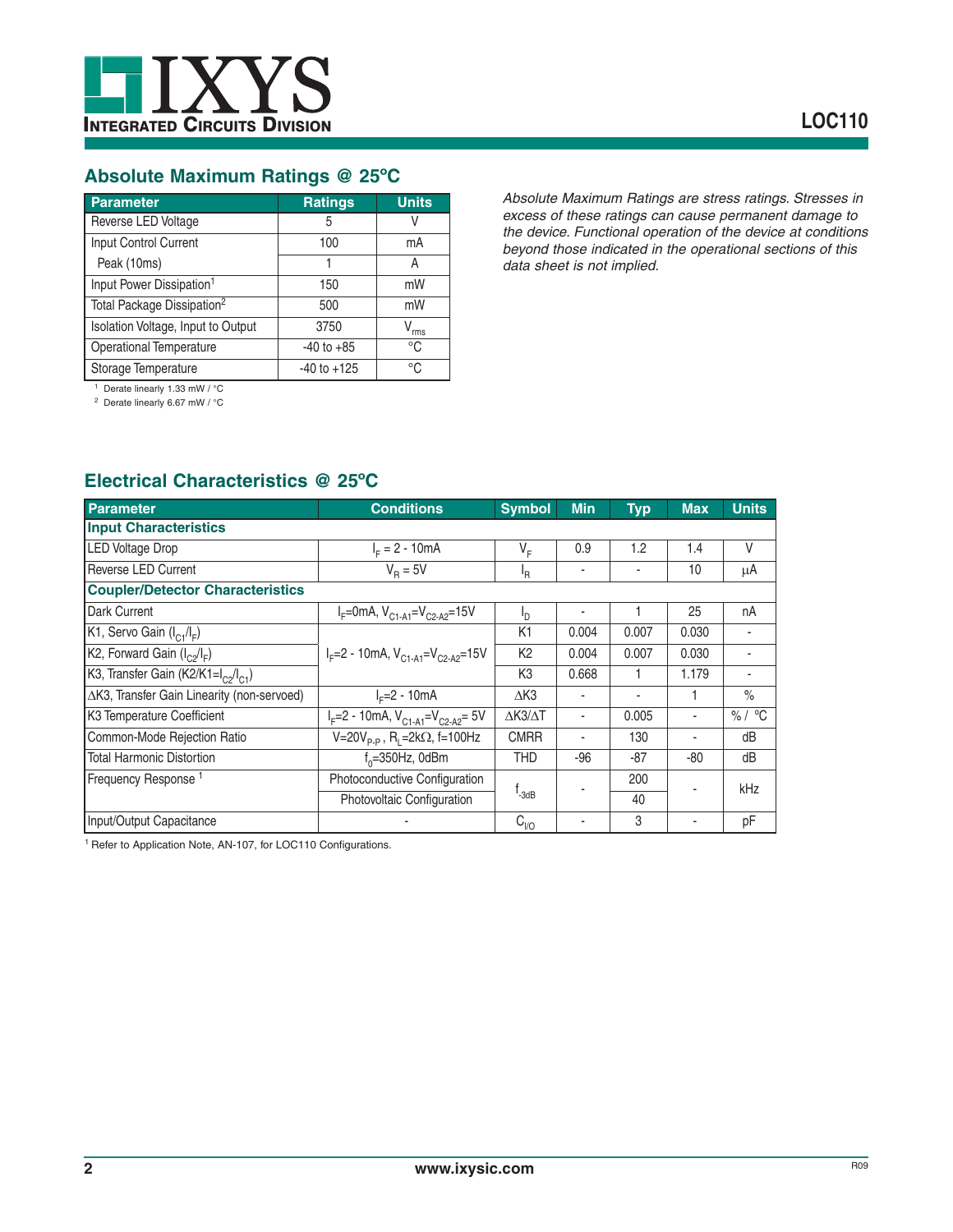

## **PERFORMANCE DATA @25ºC (Unless Otherwise Noted)\***



**LED Current (mA)**

\*The Performance data shown in the graphs above is typical of device performance. For guaranteed parameters not indicated in the written specifications, please contact our application department.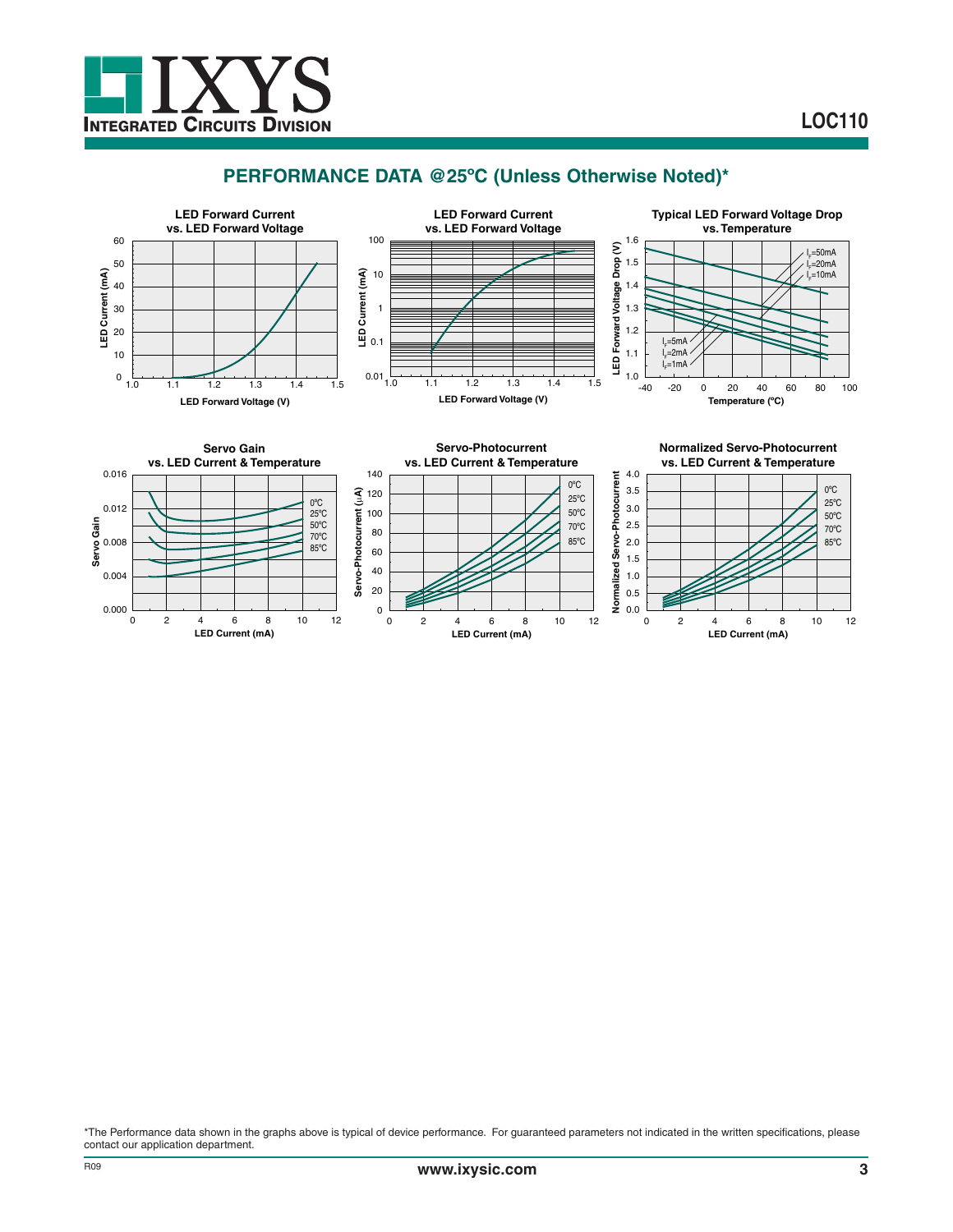

## **Manufacturing Information**

### **Moisture Sensitivity**

All plastic encapsulated semiconductor packages are susceptible to moisture ingression. IXYS Integrated Circuits Division classified all of its plastic encapsulated devices for moisture sensitivity according to the latest version of the joint industry standard, **IPC/JEDEC J-STD-020**, in force at the time of product evaluation. We test all of our products to the maximum conditions set forth in the standard, and guarantee proper operation of our devices when handled according to the limitations and information in that standard as well as to any limitations set forth in the information or standards referenced below.

Failure to adhere to the warnings or limitations as established by the listed specifications could result in reduced product performance, reduction of operable life, and/or reduction of overall reliability.

This product carries a **Moisture Sensitivity Level (MSL) rating** as shown below, and should be handled according to the requirements of the latest version of the joint industry standard **IPC/JEDEC J-STD-033**.

| <b>Device</b>          | Moisture Sensitivity Level (MSL) Rating |
|------------------------|-----------------------------------------|
| LOC110/LOC110P/LOC110S | MSL 1                                   |

#### **ESD Sensitivity**



This product is **ESD Sensitive**, and should be handled according to the industry standard **JESD-625**.

#### **Reflow Profile**

This product has a maximum body temperature and time rating as shown below. All other guidelines of **J-STD-020** must be observed.

| <b>Device</b>  | <b>Maximum Temperature x Time</b> |
|----------------|-----------------------------------|
| LOC110/LOC110S | 250°C for 30 seconds              |
| LOC110P        | 260°C for 30 seconds              |

#### **Board Wash**

IXYS Integrated Circuits Division recommends the use of no-clean flux formulations. However, board washing to remove flux residue is acceptable. Since IXYS Integrated Circuits Division employs the use of silicone coating as an optical waveguide in many of its optically isolated products, the use of a short drying bake could be necessary if a wash is used after solder reflow processes. Chlorine- or Fluorine-based solvents or fluxes should not be used. Cleaning methods that employ ultrasonic energy should not be used.

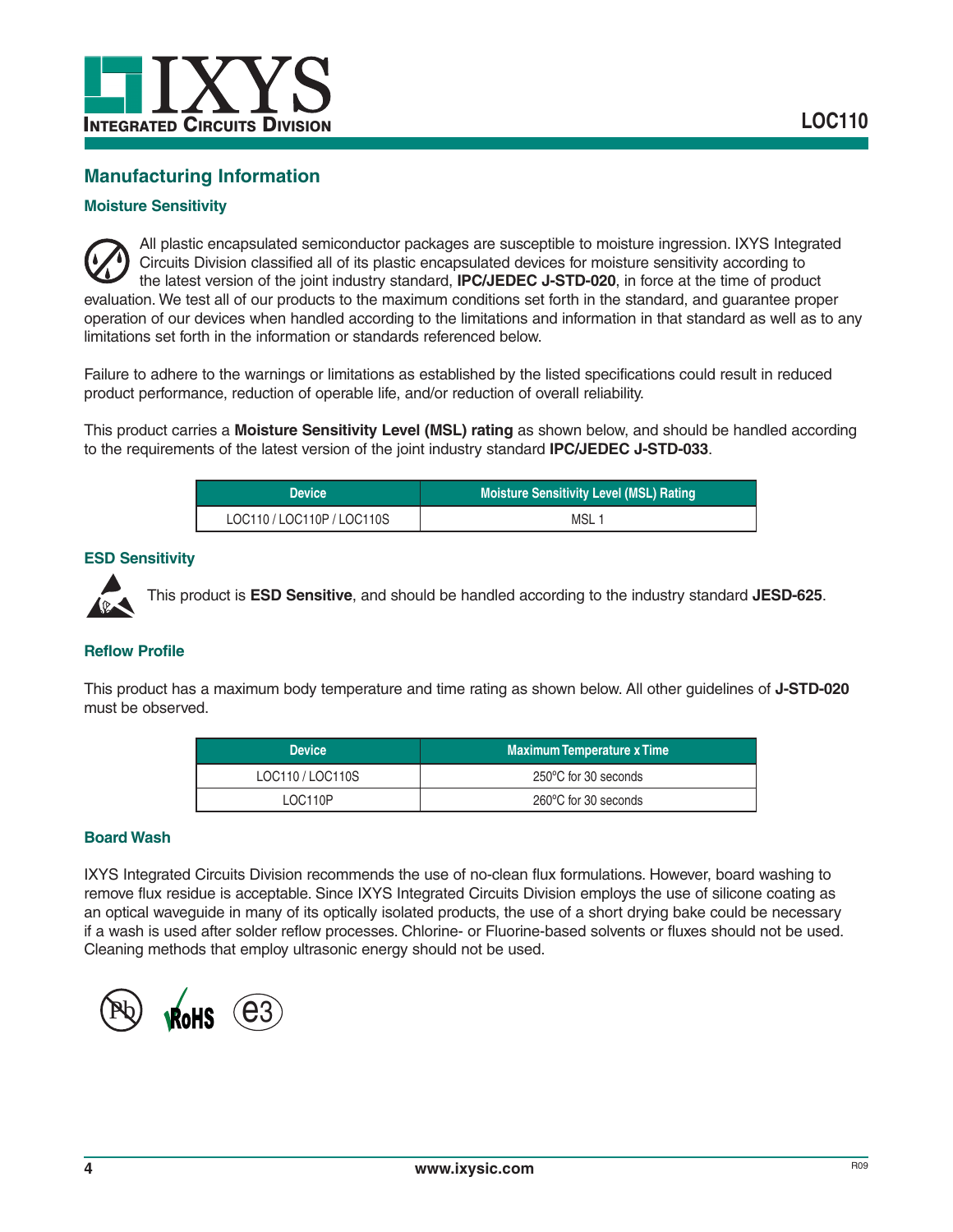

## **Mechanical Dimensions**









**Dimensions** mm (inches)

2.54

 $\overline{1}$ 

 $\frac{1}{\sqrt{2}}$ 

## **LOC110P**



## **LOC110S**